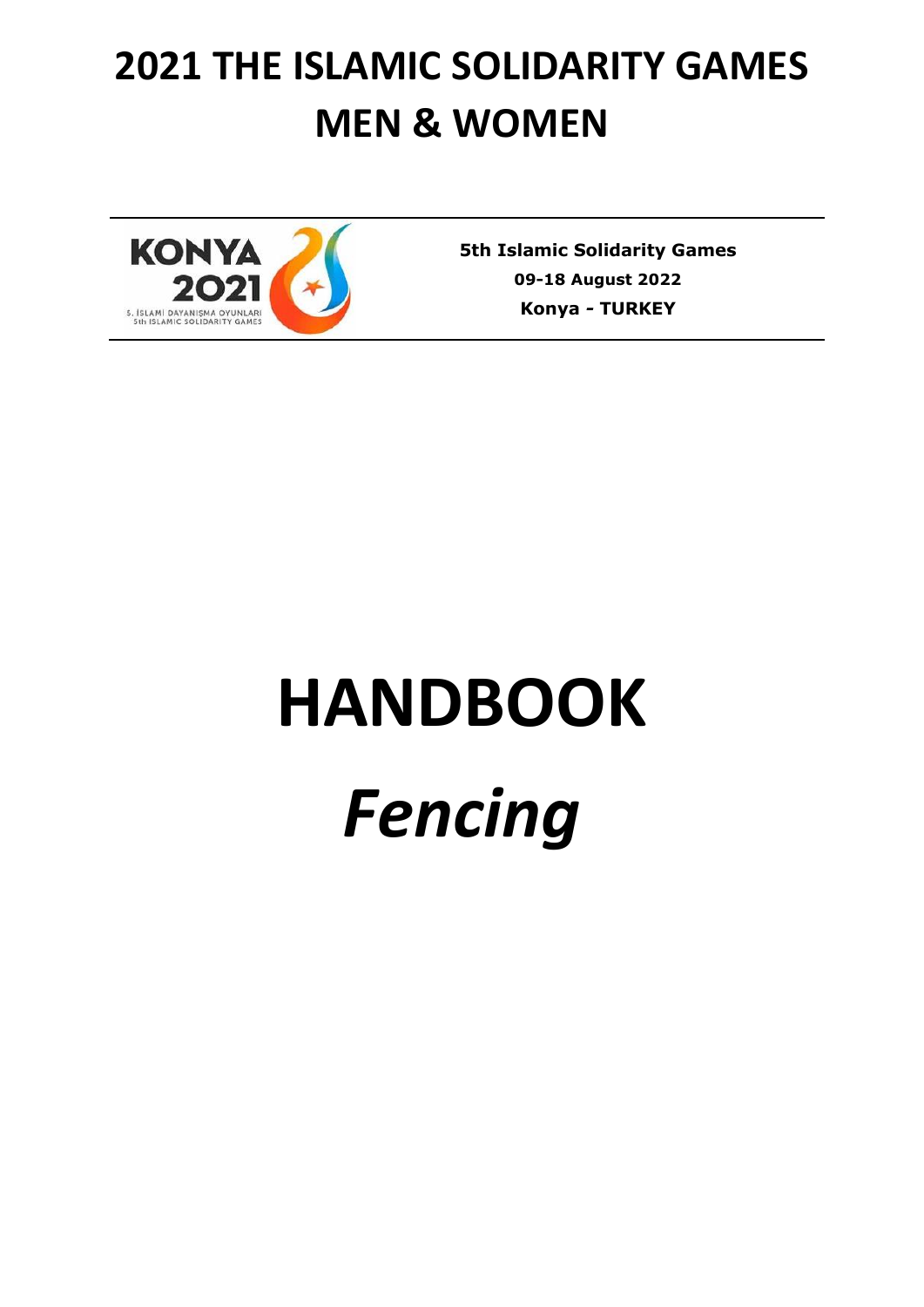### **Document Defination**

| <b>Title</b>                     | <b>Sport Handbook-Fencing</b>                          |  |  |
|----------------------------------|--------------------------------------------------------|--|--|
| Abstract                         | This document provides a summary of the<br>competition |  |  |
|                                  | requirements and technical guidelines for Fencing      |  |  |
| Version                          | 1.3                                                    |  |  |
| Date Issued                      | 14/01/2022                                             |  |  |
| <b>Status</b>                    | Final                                                  |  |  |
| <b>Document owner</b>            | <b>Halis Yunus ERSOZ</b>                               |  |  |
| <b>Creator Name</b>              | <b>Fatih UYSAL</b>                                     |  |  |
| <b>Creator organisation name</b> | <b>TISGOC</b>                                          |  |  |
| <b>Subject Category</b>          | Sport Technical                                        |  |  |
| <b>Acsess constraints</b>        | <b>TISGOC UNCLASIFIED</b>                              |  |  |

#### **Document Revision History**

| <b>Version</b> | Date | <b>Author</b>                     | <b>Summary of Chanes</b>              |
|----------------|------|-----------------------------------|---------------------------------------|
| 1.0            |      | <b>Turkish Fencing Federation</b> | <b>General Comments and revisions</b> |
| 1.1            |      | <b>Fatih UYSAL</b>                | <b>General Comments and revisions</b> |
| 1.2            |      | <b>ISSF</b>                       | <b>General Comments and revisions</b> |
| 1.3            |      | International Fencing Federation  | <b>General Comments and revisions</b> |

## **Abbreviations and Terminology**

| Title                                      | Abbreviation  | <b>Notes</b> |
|--------------------------------------------|---------------|--------------|
| Islamic Solidarity Sport Federation        | <b>ISSF</b>   |              |
| Turkish Islamic Games Organizing Committee | <b>TISGOC</b> |              |
| 5th Konya Islamic Solidarity Games         | KONYA 2021    |              |
| National Olympic Committee                 | <b>NOC</b>    |              |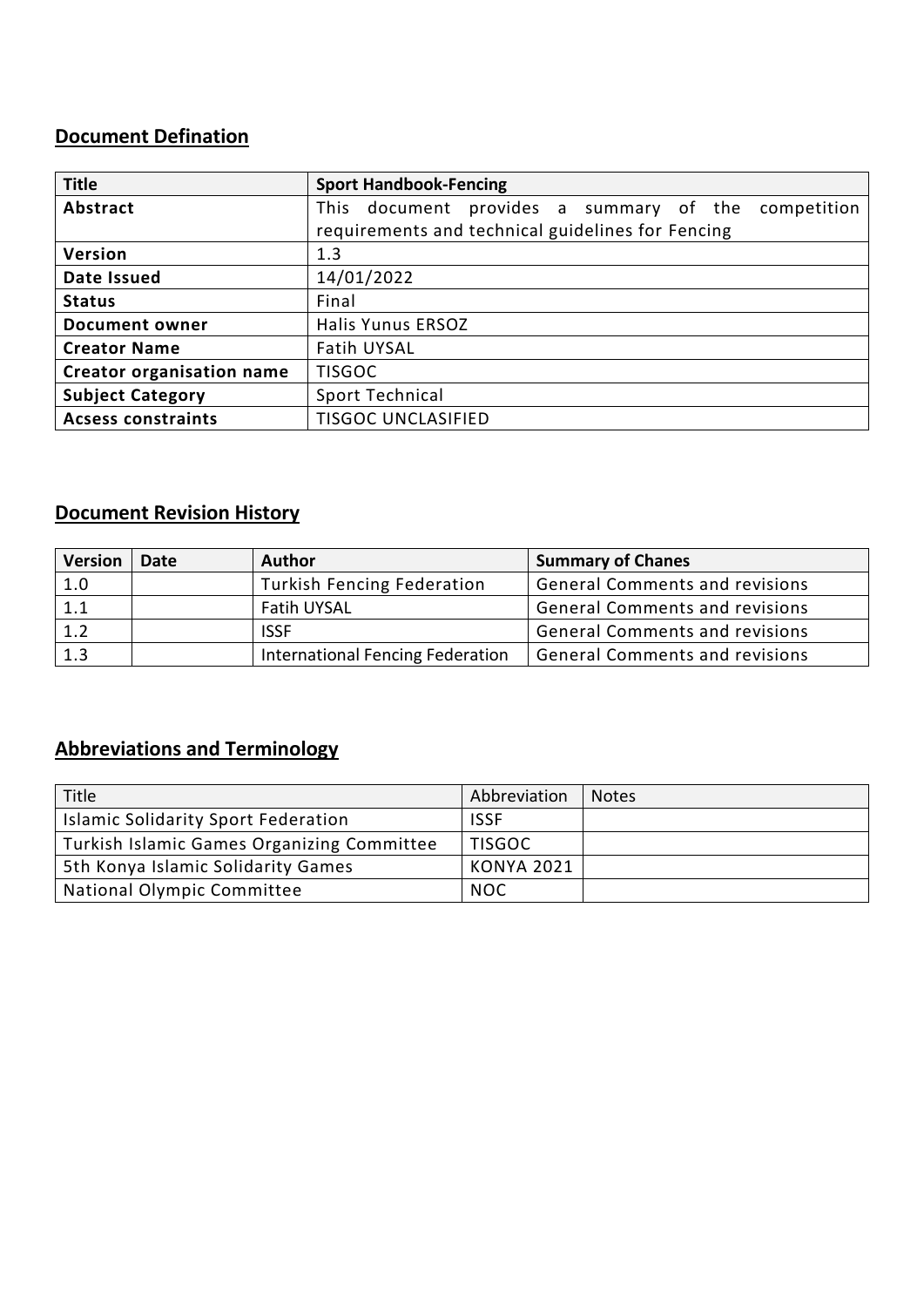# **TECHNICAL RULES**

#### **1. COMPETITION RULES AND REGULATIONS**

**1.1** The Fencing events at the 5<sup>th</sup> Islamic Solidarity Games, Konya 2021 shall be conducted in accordance with the latest Rules of the International Fencing Federation (FIE).

**1.2** Issues not covered by FIE rules shall be dealt with according to the following – for technical matters, the FIE Rules are binding, for general matters, ISG Basic Regulations, General Rules and this Technical Handbook should be consulted.

#### **2. COMPETITION MANAGEMENT**

**2.1** Competitions shall, under the authority of the ISSF, be organized by TISGOC, in conformity with FIE Rules and under the supervision of the Technical Committee.

**2.2** One FIE representative will take part in the management of the Games as a competition and referee delegate.

**2.3** The Turkish Fencing Federation shall support the appointment of the National Technical Officials, who shall be approved by the Technical Delegate.

#### **3. VENUE AND SCHEDULE**

**3.1** Fencing competitions will be held on 14-17 August 2022 at Selcuk University 19 Mayıs Sport Hall.

**3.2** Training venues will be prepared for the participating teams according to a schedule made by the Organizing Committee and distributed to the teams participating in the Games.

#### **4. TECHNICAL MEETING**

**4.1** The Technical Meeting shall be held one (1) day prior to the start of competition.

The meeting shall be attended by:

Technical Delegate,

Representative of the Refereeing Committee,

Two members of each participating team (Official and Coach)

#### **5. EVENTS AND PARTICIPATION**

**5.1** Competitions shall be organized for both men and women in Senior category. Fencers who can participate FIE senior competitions are able to participate Konya 2021. Quotas are specified below.

**5.2** An NOC who enters teams in both the men's and women's competitions, and is succesful in securing a team place for one of those competitions, is not automatically awarded a team place in the other competition. Team places are considered independent from each other. **5.3** Athletes must hold the nationality of the country which the NOC is registered. For eligibility, only individual passports shall be used as the official document of the athlete. **5.4** Following athlete quotas will be accepted for participation;

|       | Quotas per Country (Individual) Quotas per Country (Team) |                              |
|-------|-----------------------------------------------------------|------------------------------|
| Men   | 4 Fencers per event                                       | 1 Team (4 fencers) per event |
| Women | 4 Fencers per event                                       | 1 Team (4 fencers) per event |

#### **6. COMPETITION FORMAT**

**6.1** FIE World Cup Formula will be used as a competition format.

**6.2** Video arbitrage system will be used from t16 in individual and t8 in team events.